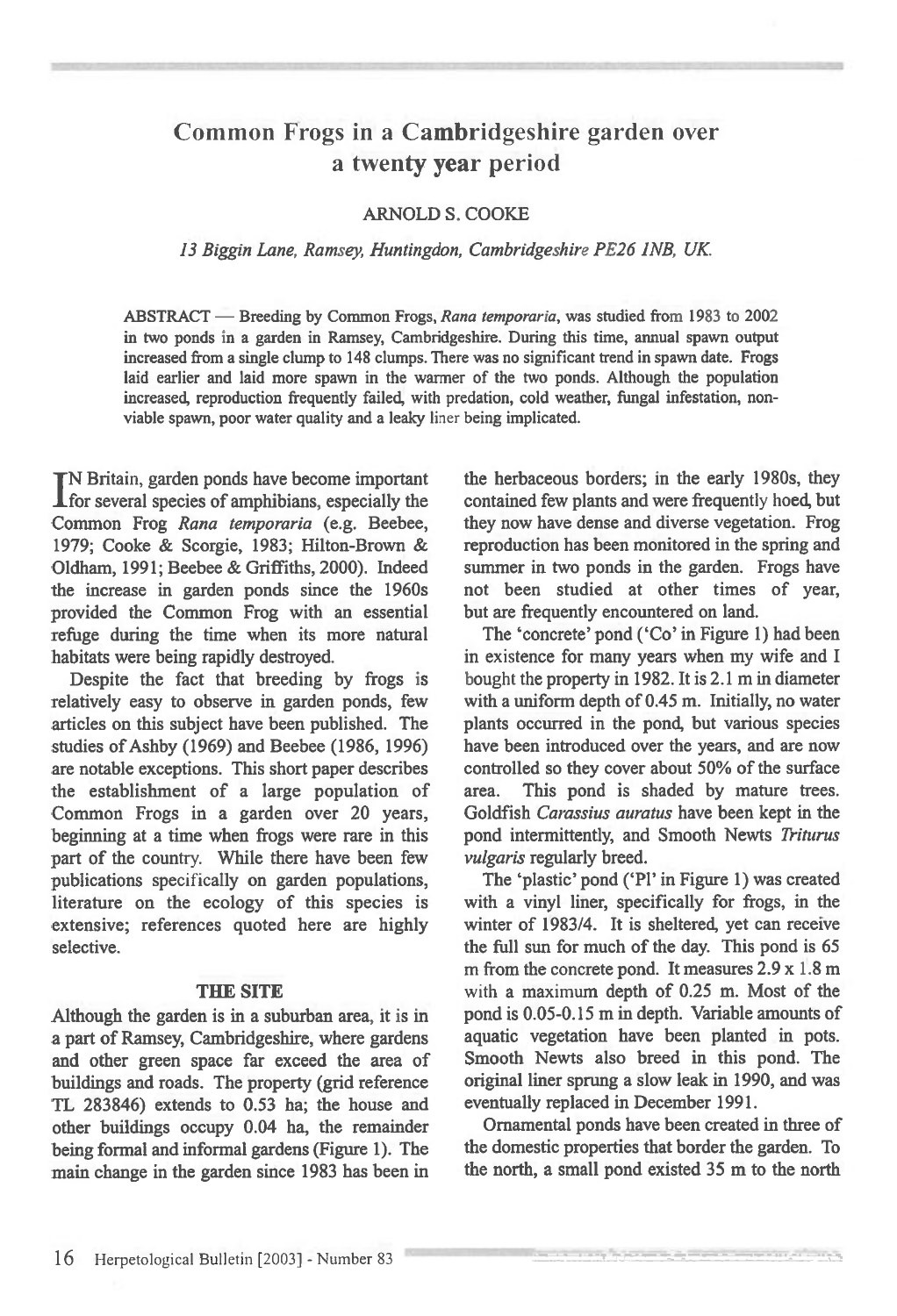

The concrete pond. The plastic pond **The plastic pond** 

**west of the plastic pond. Frogs bred there regularly, but spawn clumps were never counted. The pond was destroyed in the winter of 1992/3. To the west, another pond has existed throughout the study period about 60 m to the south west of the plastic pond. Small numbers of frogs breed there each year (13 clumps in 2002), as do Smooth Newts. To the east, a deep pond was created in 1999 about 40 m south east of the concrete pond. Although 21 clumps of frog spawn were laid there in 2002, the open nature of the pond and the presence of large ornamental fish makes any survival of frog tadpoles unlikely.** 

## **AMOUNTS OF SPAWN LAID**

**On 18th March 1983, a submerged stone shelf was put in the concrete pond to create a shallow zone and make the pond more attractive to breeding frogs. Up until then no frogs had been seen in the garden, but, by the next day, a single clump of spawn had been laid.** 

**The following year, five clumps of spawn were introduced from the pond in our previous garden in** 

**Figure 1. A map showing the positions of the two ponds in the garden (black dots, with 'Co' for the concrete**  pond and 'Pl' for the plastic pond) and those in adjacent **gardens (black triangles). Buildings in the study garden are stippled, but those in adjacent gardens are omitted. The property is surrounded by gardens except for: `PF' playing field; 'HP' horse pasture; and the road to the south. Apart from the access point to the road, the garden is entirely bordered by mature hedges.** 



**Ramsey into the newly-created plastic pond. No clumps were laid naturally that year in either of the two ponds. Since 1984, spawn has been laid in each of the 18 years in the plastic pond, and in 14 years in the concrete pond (Table 1). During those 18 years, at least four times as many clumps have been laid in the plastic pond, except in 1992. Replacement of the pond's vinyl liner in December 1991 may have partially deterred the frogs in the following spring.** 

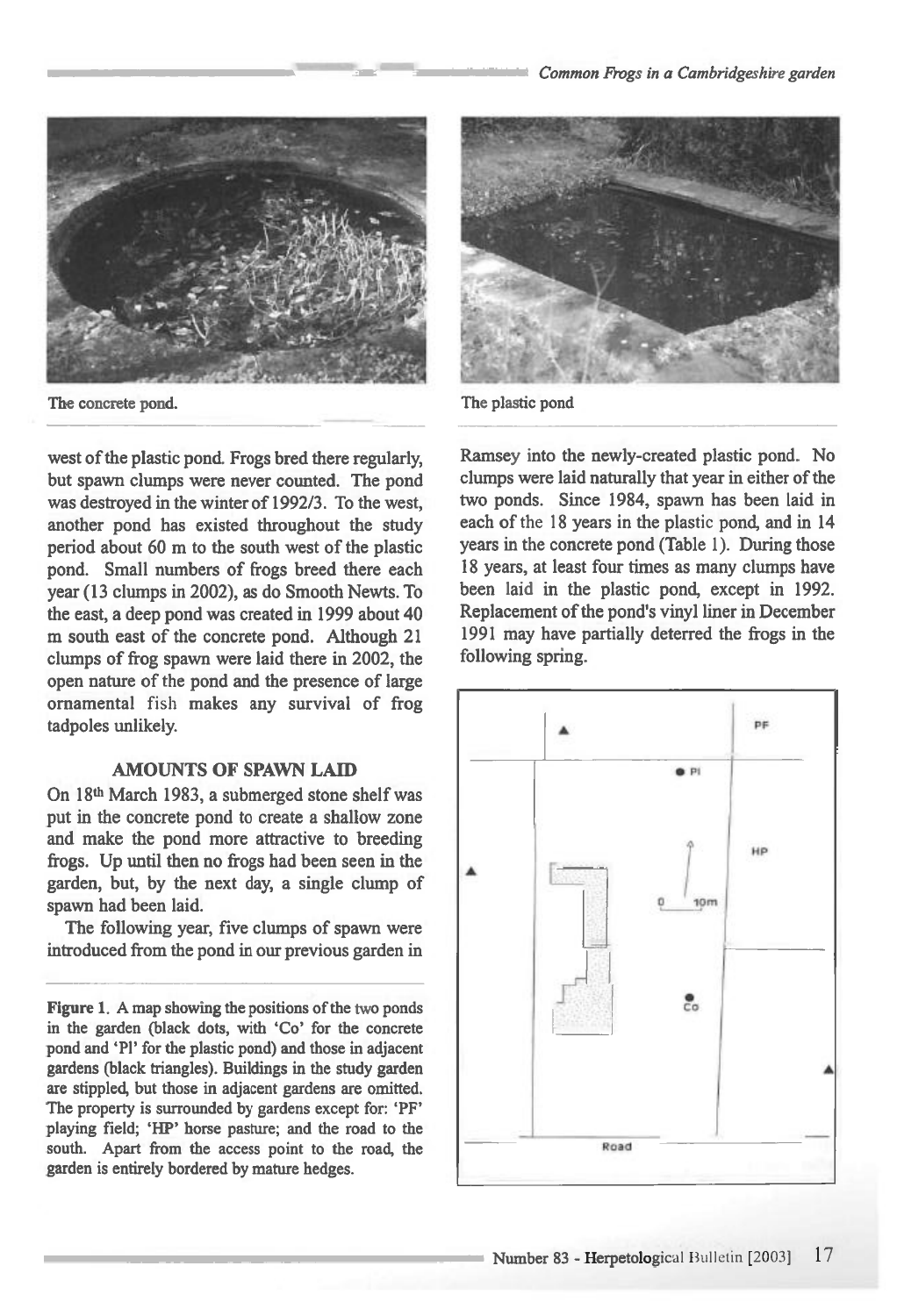| Year | Plastic pond        |                 |                                |                      | Concrete pond       |                                            |
|------|---------------------|-----------------|--------------------------------|----------------------|---------------------|--------------------------------------------|
|      | Date of<br>spawning | Spawn<br>clumps | Clumps<br>hatching<br>normally | Froglet<br>emergence | Date of<br>spawning | Spawn<br>clumps                            |
| 983  |                     |                 |                                |                      | 19.3                |                                            |
| 1984 |                     | $[5]$ *         | 5                              | ÷                    |                     | $\bf{0}$                                   |
| 985  | 5.3                 | 5               | 5                              | ÷                    | 8.4                 | 1                                          |
| 986  | 17.3                | 12              | 12                             | ÷                    | 23.3                | $\overline{a}$                             |
| 987  | 2.3                 | 25              | 25                             |                      | <b>NR</b>           | $\mathbf{1}$                               |
| 988  | 23.2                | 50              | 48                             |                      | <b>NR</b>           | 6                                          |
| 989  | 19.2                | 40              | 40                             |                      | 5.3                 |                                            |
| 990  | 21.2                | 66              | 9                              |                      | 12.3                | $\begin{array}{c} 9 \\ 3 \\ 6 \end{array}$ |
| 991  | 26.2                | 69              | 9                              |                      | 16.3                |                                            |
| 992  | 2.3                 | 26              | 5                              |                      | 18.3                | 23                                         |
| 993  | 18.2                | 83              | 45                             |                      | 16.3                | 5                                          |
| 994  | 19.2                | 87              | 50                             | $^{(+)}$             | 6.3                 |                                            |
| 995  | 16.3                | 32              | 17                             |                      | 25.3                |                                            |
| 996  | 24.3                | 44              | 10                             | $^{(+)}$             | 13.4                | 8721                                       |
| 997  | 27.2                | 28              | 28                             | $+$                  | <b>NR</b>           |                                            |
| 998  | 24.2                | 18              | 18                             | $\ddot{}$            |                     | $\boldsymbol{0}$                           |
| 1999 | 22.2                | 24              | 24                             | $\ddot{}$            |                     | $\mathbf 0$                                |
| 2000 | 28.2                | 58              | 58                             | $+$                  |                     | 0                                          |
| 2001 | 7.3                 | 140             | 140                            | $\ddot{}$            |                     | $\theta$                                   |
| 2002 | 19.2                | 142             | 91                             | $^{(+)}$             | $19 - 3$            | 6                                          |

**Table 1. Dates of first spawning** and **numbers of spawn clumps laid in the plastic and concrete ponds, 1983- 2002. \*Five clumps were introduced in 1984. NR = not recorded. Also shown for the plastic pond are numbers of clumps hatching normally (after deducting those translocated and those that failed) and froglet emergence: + good, (+) poor, - failed. For the concrete pond, the number of clumps hatching normally was the same as the number laid except for:** 8 clumps in 1992, **3 in 1993 and 0 in 1997. No froglets emerged from spawn laid** in the **concrete pond.** 

**The size of the frog population breeding in the garden has been followed by counting spawn clumps laid in both ponds (Figure 2). Number of clumps increased steadily up until 1991. In 1992, a reduction occurred, either because the frogs found the plastic pond with its new liner less attractive or because breeding failure in the previous five years (Table 1) was beginning to affect adult numbers. Destruction of the pond in the neighbouring garden to the north in the winter of 1992/3 may have been the reason behind the increases in spawn laid in 1993 and 1994. Following that, amounts of spawn decreased to a minimum in 1998 after ten years of poor breeding or total failure, 1987-1996 (Table 1). Amounts of spawn began to increase again in 1999, two years after successful breeding occurred in 1997.** 

**Successful breeding 1997- 2001 has seen the frog population increase to its highest level so far in 2002.** 

**In 2002, the spawn production in our garden and the neighbouring ones was 182 clumps. This suggests an adult population of several hundred in the vicinity of the garden, at a density probably approaching 100 per ha.** 

# **DATE OF SPAWNING**

**Dates when spawn was first seen in the two ponds are given in Table 1. For neither pond was there a significant trend in date over the 20** 

years (plastic pond,  $r_s = -0.106$ ,  $n = 18$ ; concrete pond,  $r_s = 0.084$ ,  $n = 12$ ). Spawn was always laid in **the plastic pond first (paired** *t* **test, P<0.01), the average difference being 18 days. Spawning in the plastic pond was often exceptionally early for this area, with spawning in the concrete pond occurring at a much more typical time (Cooke, 1976).** 

**To test whether the difference between spawn dates for the two ponds (and amounts of spawn laid) might be due to differences in water temperature, a maximum/minimum thermometer was maintained in each pond at a depth of about 10 cm for eight weeks from 6th February until 3rd April 2002. The thermometer in the plastic pond was in the centre, while that in the concrete pond was situated in the sunniest and warmest edge. There were no differences between mean daily minimum temperatures for any of the eight weeks. For maximum temperatures, however, the plastic pond was warmer for each week apart from the first one** *(t* **test or paired t test, P<0.01), despite siting the thermometer in the warmest part of the concrete pond. Weekly differences in mean daily maximum temperatures between the two ponds varied from 0.7 to 3.8°C.**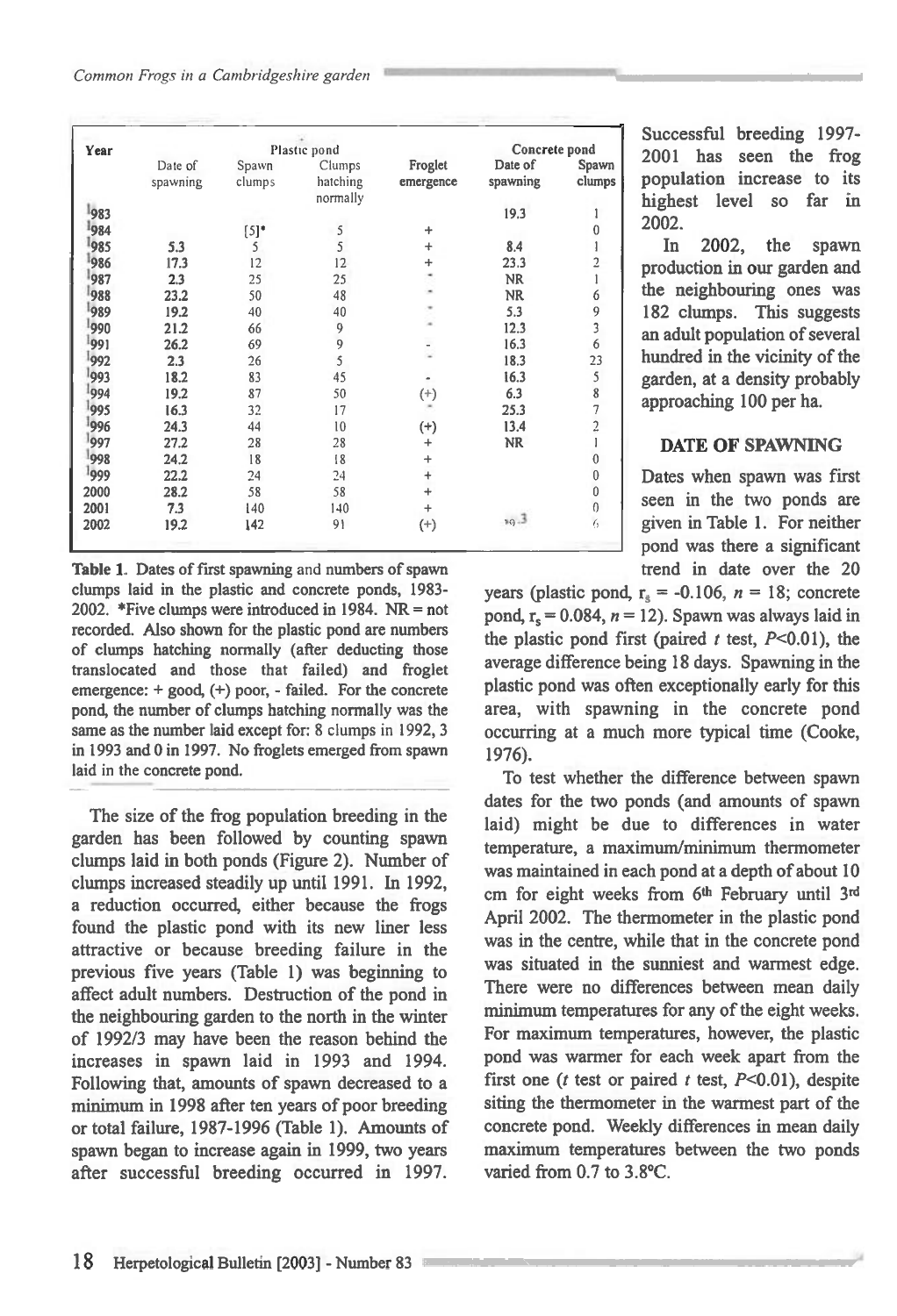## **FATE OF SPAWN AND TADPOLES**

**In total, 225 spawn clumps were translocated from the plastic pond to sites elsewhere. Most were moved during the period 1990-1994, in part because of concern about the potential effect of tadpoles being over-crowded. Seventeen spawn clumps were translocated from the concrete pond in 1992 and 1993.** 

**No froglets were ever seen emerging from the concrete pond that were considered to have originated from naturally-laid spawn. Predation by fish and newts, particularly on newly-hatched tadpoles, was the most likely reason for this failure. When larger, free swimming tadpoles were moved to the concrete pond from the overcrowded plastic pond, froglet emergence was often good. As frog tadpoles grow, so predators such as Smooth Newts find it increasingly difficult to catch them (Cooke, 1974).** 

**In the plastic pond, froglets were abundant in eight of the 19 years (Table 1); in three other years, very few froglets emerged, while in eight years there was total failure. In two years (1990 and 1991), failure was readily explained because the liner leaked and the pond dried out. Failure or near failure in the remaining nine years appeared to result from a variety of causes.** 

#### *Spawn failure in the plastic pond*

**In four years, there was a significant amount of spawn** failure. **Many clumps were infested with fungus in 1994, 1995, 1996 and 2002, and these subsequently suffered low or zero hatch. It is not clear whether the fungus involved in such events is saprophytic or harmfully parasitic. Elsewhere cold weather has been blamed for fungal infestations (e.g. Greenhalgh, 1974), and the plastic pond was covered in ice after spawning in 1995 and 1996. However, very cold weather does not necessarily precede fungal** 

**Figure 2. Total numbers of spawn clumps laid in the garden, 1983-2002.** 

**infestation (Cooke, 1985). Early spawn in 2002 was briefly locked in ice on 2nd March, but spawn laid later in the spring also suffered infestation, despite there being no further hard frosts. On 24th February 2002, a typical fresh clump was divided and kept in pond water or rain water; both parts failed to develop and became infested, indicating either the effect of the frost on 2nd March or that the spawn was not viable. When a similar trial was undertaken in 1994, the spawn in rain water hatched normally, but that in pond water became infested with fungus and had a low hatch, pointing to problems with the pond water rather than with the spawn. Predation around hatching was not thought to be as important as in the concrete pond, because no fish were ever present and the ratio of spawn clumps to newts was probably much greater.** 

### *Tadpole failure in the plastic pond*

**Tadpoles that hatch from spawn that has had low hatching success because of fungal infestation or other reasons, have low survival rates, often dying soon after hatching (Cooke, 1981, 1985). The few tadpoles that hatched from the part-clump kept in pond water in 1994 all died within 20 days, whereas those in rain water survived normally. Of** 

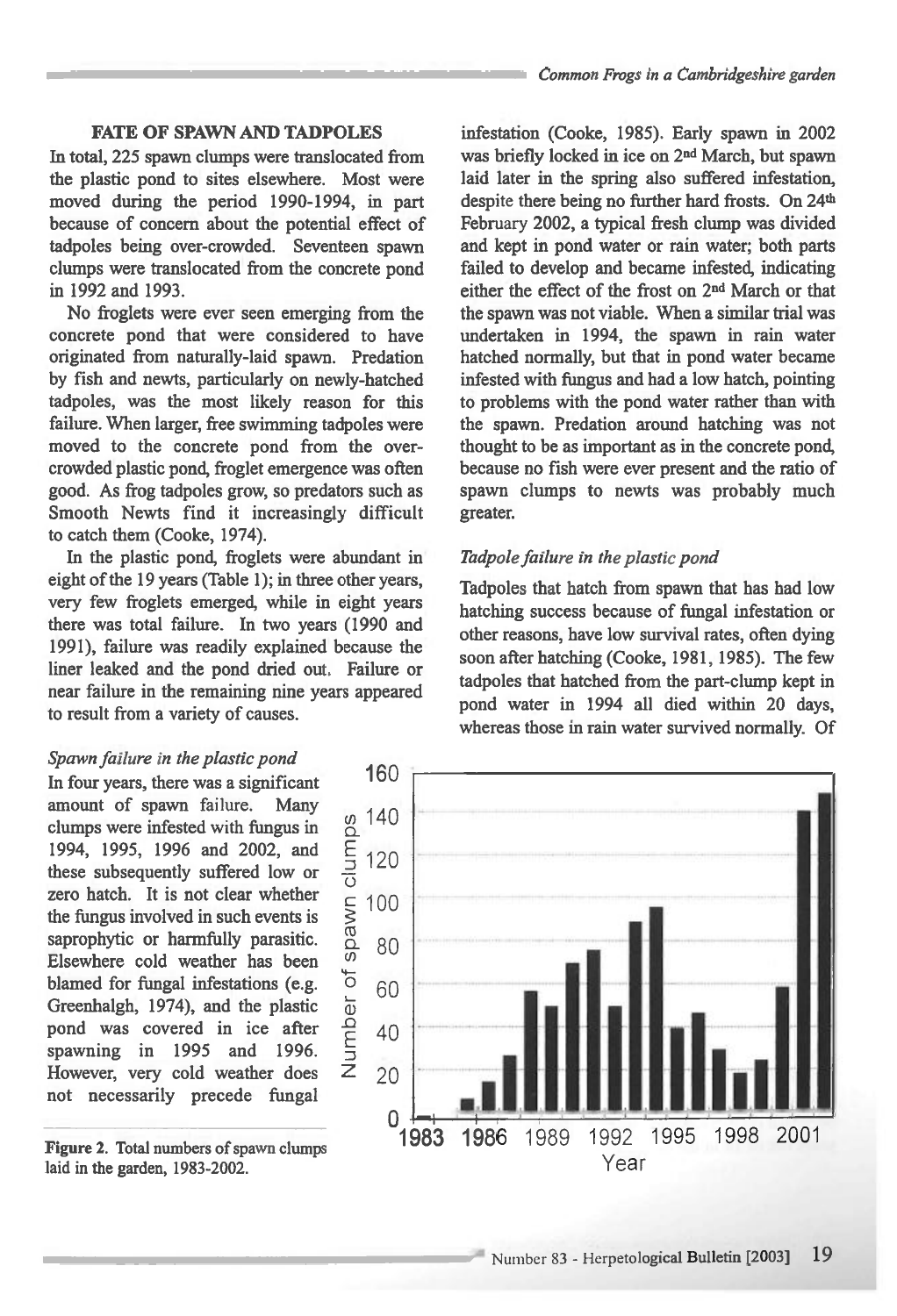**the four years with fungal infestation: in 1994, a few tadpoles survived when heavy rain diluted the pond water above a dense mat of aquatic vegetation; in 1995, no tadpoles were seen; in 1996, a few tadpoles survived; in 2002, dead and dying tadpoles were noted during the month after hatching until very few were left. Problems were, however, not restricted to those years with spawn failure. Dead and dying tadpoles were seen in 1989; while in 1988, 1992 and 1993, tadpoles hatched satisfactorily, but disappeared completely soon after. Poor water quality might be implicated; for instance, decaying spawn and algae may have produced anoxic conditions in 2002.** 

**Predation by newts will have contributed to losses, but, in this context, froglet success or failure was unrelated to the number of clumps hatching normally in the pond (Table 1). If newt predation was the main reason for tadpole losses, one might expect failure to have occurred more frequently when fewer tadpoles hatched. In the summer of 2002, there was no evidence of newt tadpoles in the pond; newt reproduction apparently failed, perhaps for the same reasons that precipitated large losses for the frog spawn and tadpoles. Over-crowding of tadpoles may also have contributed by reducing growth and development rates (eg in 1988, 1989 and 1993). However, over-crowding alone cannot fully explain failure in any one year, as all 140 clumps hatched successfully in 2001 yet froglet emergence was good. Conversely, tadpole losses occurred in 1992-4 despite translocation of much of the spawn. In summary, the factors responsible for spawn failure probably also had direct or delayed effects on the tadpoles.** 

# **CONCLUSIONS**

**The garden population which is the subject of this paper seems to have originated from the small number of frogs already present in 1983 and the spawn introduced in 1984. Since 1984, spawn has been laid every year in the plastic pond, and in 14 years out of 18 in the concrete pond.** 

**Despite the current concerns about global warming, spawn dates in neither pond showed a significant trend to be earlier in response to higher spring temperatures. Although frogs may have the potential to spawn earlier in a warmer environment, Beebee (1995) also found his frogs did not spawn significantly earlier during 1979- 1994. Spawning was always earlier in the plastic pond, and more spawn was deposited there. This may be explained by the water in the plastic pond attaining higher daily temperatures before and during the spawn season. Similarly, Beebee (1986, 1996) reported that frogs tended to spawn in the warmest pond in his garden.** 

**Among the factors considered to be responsible for failure of spawn or tadpoles were predation, cold weather, fungus, non-viable spawn, poor water quality and a leaking liner. Over-crowding of tadpoles may also have contributed. As in the plastic pond, Beebee (1996) found almost total breeding failure from the late 1980s until the mid 1990s, blaming predation by newts. The main concern arising from this new study is the inability to explain fully the frequent breeding failure in the plastic pond, making it difficult to rectify the problem.** 

**The population has fluctuated since the study began 20 years ago, but the total of 148 clumps laid in 2002 can be favourably compared with the single clump in 1983. The decline experienced during the 1990s has been reversed, but conclusions would have been different had this paper been written four years ago (Figure 2).** 

**Common Frogs have recovered dramatically in this area since the 1970s, largely as a result of garden pond conservation. In 1973, I knew of only one garden with frogs in Ramsey, and, together with Peter Ferguson, estimated the breeding population of the old County of Huntingdonshire to be only 1500 frogs (Cooke, 1999). In 2002, in contrast, the breeding population in the vicinity of our garden will have numbered several hundred. Changes in the composition and structure of the herbaceous borders will have helped the garden support this number of frogs.**